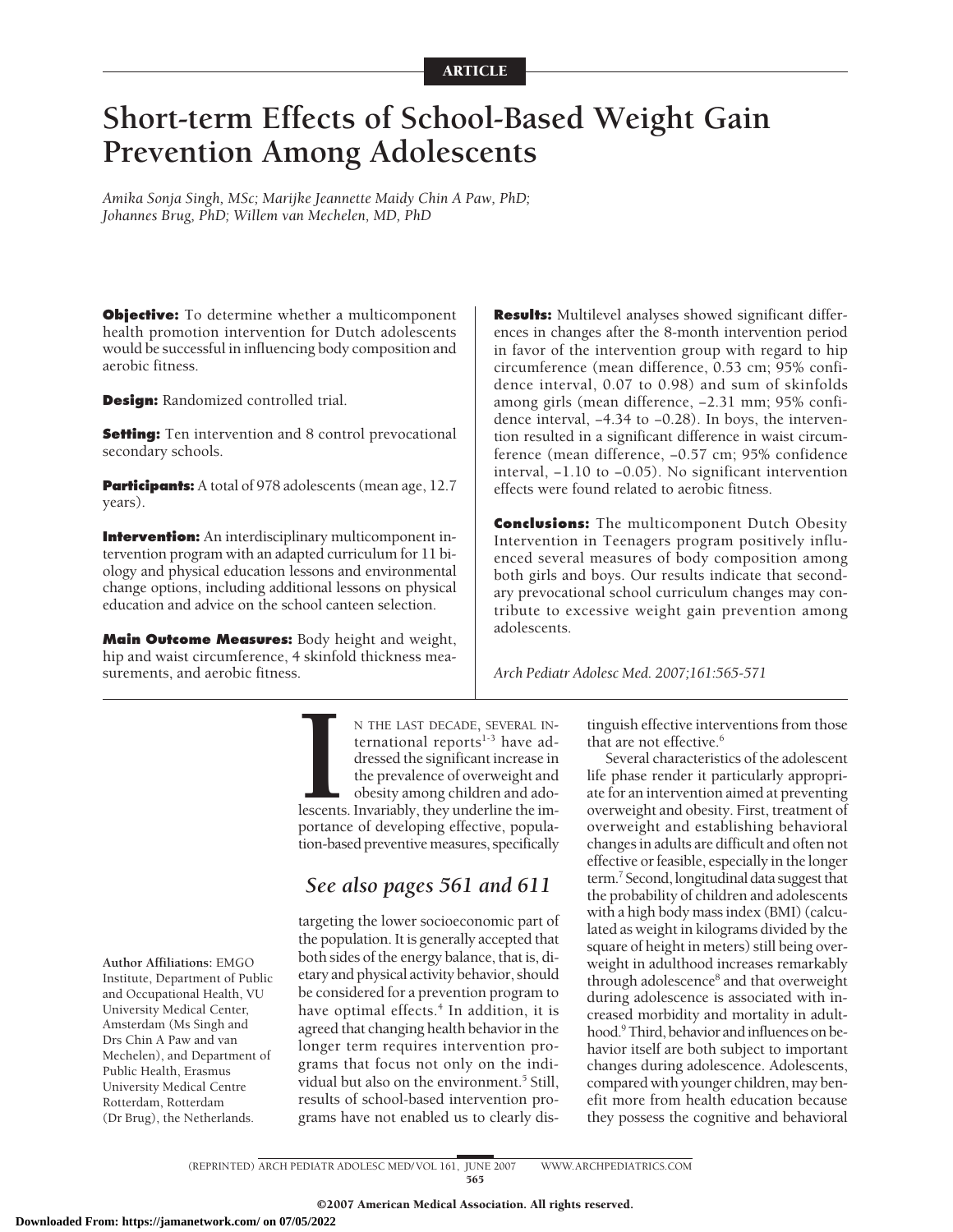competencies necessary to understand and act on health and behavioral change instruction.<sup>10</sup> Acquiring healthy dietary and physical activity habits during childhood and adolescence thus seems a more promising formula than altering ingrained unhealthy habits in adults.

Because low socioeconomic status in early life is associated with increased fatness in adulthood, $11$  we decided to restrict our sample to schools of the lowest educational level (ie, prevocational education). Although some studies<sup>12-15</sup> have demonstrated positive short-term effects on anthropometric measures, the underlying mechanisms of obesity prevention are still not fully understood. Because the number of well-designed trials in this field is small,<sup>16</sup> randomized controlled trials that use a range of objective measures of body composition are needed.

Drawing from promising effects of preventive approaches aimed at changing adolescent energy balance– related behavior, we performed a randomized controlled trial: the Dutch Obesity Intervention in Teenagers (DOiT) study. We aimed to determine whether a schoolbased multicomponent health promotion intervention for Dutch adolescents would be successful in positively influencing body composition and aerobic fitness.

#### METHODS

# **STUDY DESIGN AND PARTICIPANTS**

A total of 18 prevocational secondary schools participated in the study. Participating schools were requested to select 3 classes of first-year students (aged 12-13 years), who received an informational brochure about the study. No inclusion criteria were set for students to take part in the study. Written informed consent was obtained from all students and their parents. The Medical Ethics Committee of the VU University Medical Center approved the study protocol.

After baseline measurements from September 15, 2003, through October 13, 2003, the schools were randomly assigned to either the intervention or control group, using SPSS statistical software (SPSS Inc, Chicago, Ill) for random selection of a sample. Randomization took place at the school level or at location level (in case 2 schools were located in 1 city) and was stratified by urbanization (urban vs rural). After randomization, schools were informed about the group allocation.

## **OUTCOME MEASURES**

We collected data at baseline at the start of the first school year and after 8 months. Primary outcome measures were changes in measures of body composition: waist and hip circumference, skinfolds, and BMI class.<sup>17</sup> The secondary outcome measure was change in aerobic fitness assessed by the shuttle run test (adapted 18-m version).

All measurements were performed within a 6-week period according to a standardized protocol by a trained research team, which was not blinded to the group assignment. Before each measurement period, we studied intrarater and interrater reliability of the skinfolds measurements, waist circumference, and hip circumference. Values for intrarater reliability varied from 0.82 to 0.95. Values for interrater reliability varied from 0.88 to 0.99.

Body height was measured and recorded with an accuracy of 1 mm with a portable stadiometer (Seca 225; Seca Deutschland, Hamburg, Germany). We attached a level to the stadiometer to ensure that head posture was established correctly for the measurement. Body weight was measured and recorded within 0.1 kg with a calibrated electronic flat scale (Seca 888; Seca Deutschland), leveled after each placement. Skinfolds were measured on the right side of the body to the nearest 0.2 mm, using a Harpenden skinfold caliper.<sup>18</sup> We determined skinfold thickness by averaging 2 measurements. If the 2 measurements differed by more than 1 mm, a third measurement was performed, and skinfold thickness was taken as the average of the 3 measurements. Waist and hip circumferences were measured and recorded with a flexible band (Seca 200; Seca Deutschland) to an accuracy of 0.5 cm. The anatomical landmark for the waist circumference was laterally midway between the lowest portion of the rib cage and iliac crest. The anatomical landmark for the hip circumference was the trochanter major, the maximum circumference over the buttocks. During all measurements, students were dressed in underwear. We ensured adequate privacy during the measurements by measuring 1 adolescent at a time in a separate room.

We conducted a group-administered shuttle run test to assess aerobic fitness.<sup>19</sup> Because of the limited size of the sports hall at several schools, we changed the distance for 1 shuttle to 18 m. The shuttle run test was always explained and conducted by the same researcher (A.S.).

# **INTERVENTION**

We developed the DOiT program according to the Intervention Mapping protocol,<sup>4,20</sup> which facilitates a systematic process of designing health promotion interventions and is based on theory and empirical evidence. The DOiT program consisted of individual components and environmental components (**Figure 1**). The individual component of the intervention consisted of an educational program that covered 11 lessons for the subjects of biology and physical education. Classroom teachers implemented the program during 2 fixed periods in 1 school year. The program aimed to increase awareness and behavioral changes concerning energy intake and energy output. Furthermore, we encouraged additional physical education classes and changes at school canteens to facilitate behavioral change. The development and content of the DOiT program are described in more detail elsewhere.<sup>21</sup> We aimed to fit the DOiT program optimally into the regular curriculum in terms of content and time to improve program feasibility and acceptability. Control schools were requested to maintain their regular curriculum.

# **STATISTICAL ANALYSIS**

We used the nonparametric Kolmogorov-Smirnov *z* test (all measurements of body composition and physical fitness) and the Pearson  $\chi^2$  test (BMI class) to compare groups at baseline. Multilevel analysis was used to evaluate the effects of the intervention on all anthropometric measures and aerobic fitness. Using this technique, regression coefficients could be adjusted for the clustering of observations within 1 school and/or class. We defined 3 levels in our multilevel analysis: (1) student, (2) class, and (3) school. Linear and logistic models were used to study the effect of the intervention on the outcome values. The parameters of interest were the regression coefficients, indicating the effect of the intervention compared with the control group. In the crude model the outcome value at 8 months was adjusted for baseline value. Interaction effects for sex and age for all outcome measures and for overweight for aerobic fitness only were checked. All analyses were performed according to the intention-to-treat principle.

(REPRINTED) ARCH PEDIATR ADOLESC MED/ VOL 161, JUNE 2007 WWW.ARCHPEDIATRICS.COM 566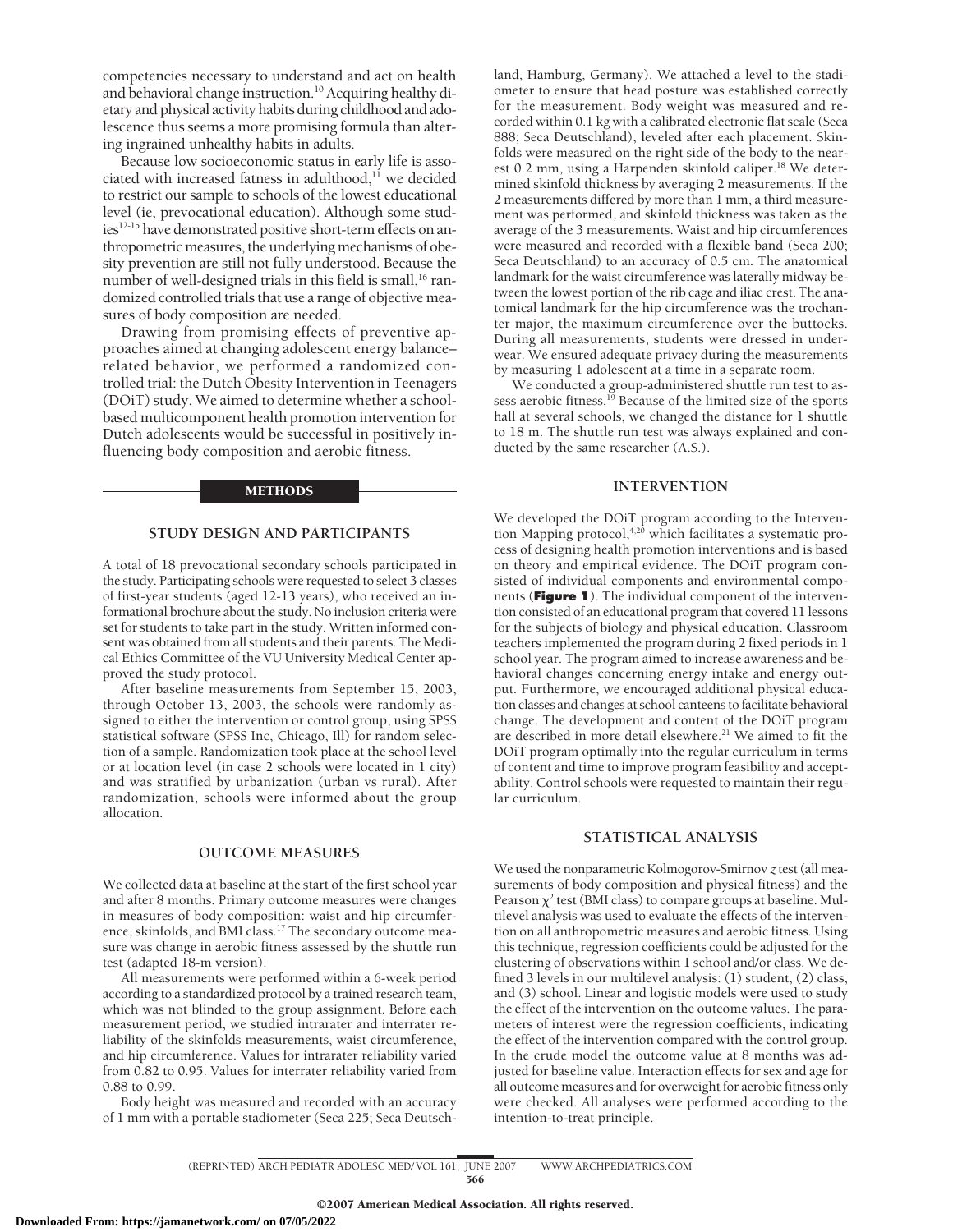Sample size calculation was based on changes in body weight. Assuming  $\alpha$  = .05, power=90%, and a 2-sided test, we needed 233 participants per group to show a mean±SD difference in weight of  $0.5\pm1.5$  kg between the intervention and control groups. To perform multilevel analyses and taking into account the cluster randomization design, a sample size between 500 and 600 individuals from 16 schools was required. We increased the sample size to allow for dropout.

# RESULTS

# **PARTICIPATION, COMPLETION RATE, AND BASELINE CHARACTERISTICS OF THE STUDY SAMPLE**

In total, complete data were obtained in 978 students (**Figure 2**). **Table 1** gives the baseline characteristics of our sample in terms of body weight, body height, and percentage of overweight and obesity. Mean baseline data stratified by sex revealed significant differences between control schools and intervention schools with regard to weight (boys) and body height (girls) (Table 1).

# **EFFECTS ON BODY COMPOSITION AND AEROBIC FITNESS**

We conducted analyses separately for boys and girls because sex was found to be an effect modifier. In **Table 2** and **Table 3**, we present the means for all outcome measures at baseline and follow-up and the results of the multilevel analyses (regression coefficients of the crude model) for girls and boys, respectively. After the 8-month intervention period, all measures had changed in favor of the intervention group among both girls and boys.

No significant intervention effects on BMI were found, although changes in BMI tended to be more favorable in the intervention group. This finding applied to both sexes. We found no between-group differences with regard to BMI class. In girls, 5 (2.8%) of 176 in the control group and 8 (2.9%) of 273 in the intervention group were classified as being of normal weight during baseline and as overweight after the 8-month intervention period. In boys, 5 (2.6%) of 196 in the control group and 10 (4.0%) of 249 in the intervention group were classified as being of normal weight during baseline and as overweight after the 8-month intervention period.

Changes in waist-hip ratio differed significantly in favor of the intervention group among boys and girls because of a smaller increase in waist circumference in boys and a larger increase in hip circumference in girls in the intervention group. Another significantly favorable intervention effect on the sum of skinfolds was found in girls. In girls, average triceps skinfold thickness increased in the control group, whereas it decreased in the intervention group. Average changes in the thickness of biceps (decrease), subscapular (decrease), and suprailiac (increase) skinfolds were also more favorable in the intervention group.

In boys, average suprailiac skinfold thickness increased in the control group, whereas it decreased in the intervention group. Average changes in skinfold thickness of the triceps (decrease), biceps (decrease), sub-

#### **5 Risk Behaviors Targeted:**

Reduction in consumption of sugar-sweetened beverages Reduction in consumption of high-sugar, high-fat-content snacks Reduction in sedentary behavior Increase in active transport behavior Maintenance of level of sports participation

**Classroom-Based, Individual Part of the Intervention** (Teachers received a manual describing the structure of each lesson and goals for the distinctive parts of the lessons:

Educational program, covering 11 biology and physical education lessons: First part (BALANCEiT, consisting of 6 lessons) aimed at raising awareness and information processing with regard to energy balance–related behaviors Second part (CHOOSEiT) aimed at facilitation of choice to improve 1 of the risk behaviors

#### **Supportive Material for the Educational Program:**

Individually computer-tailored advice via Internet or CD-ROM (TESTiT) Pocket-sized diary (CHECKiT) Pedometer

Supportive video material

#### **Environmental Part of the Intervention:**

School-specific advice on the selection of the school canteen and possible change options

Posters for the school canteen Financial encouragement of schools to offer additional physical activity options

## **Behavior Change Methods Used:**

Self-monitoring Self-evaluation Reward Increasing skills Goal setting Environmental changes Social encouragement Social support Information regarding behavior Personalized messages

**Figure 1.** Dutch Obesity Intervention in Teenagers program. BALANCEiT, CHOOSEiT, TESTiT, and CHECKiT indicate the different parts of the intervention.

scapular (increase), and sum of skinfolds (decrease) were also more favorable in the intervention group.

The increase in aerobic fitness was somewhat larger in the intervention group among both boys and girls, but this finding was not statistically significant. A significant interaction between group allocation and age was found in girls. The interaction indicated that with increasing age the effect of the intervention on aerobic fitness was more favorable.

# **COMMENT**

The DOiT study was designed to evaluate the effectiveness of an interdisciplinary school-based program aimed at the prevention of overweight and obesity. The effects of this multicomponent intervention program were small but promising. In girls, we found significant intervention effects for 3 important measures of body composition after the 8-month intervention period: sum of skinfolds, waist circumference, and waist-hip ratio. In boys, we found significant differences with regard to waist circumference and waist-hip ratio. All changes in anthropometric outcome measures and aerobic fitness consistently favored the boys and girls of the intervention schools.

Our results suggest that the DOiT program was successful in altering body composition toward less fat mass in both sexes. The absence of significant differences with regard to BMI may be attributed to the failure of BMI to distinguish between fat and fat-free mass<sup>22</sup> and the fact that

(REPRINTED) ARCH PEDIATR ADOLESC MED/ VOL 161, JUNE 2007 WWW.ARCHPEDIATRICS.COM 567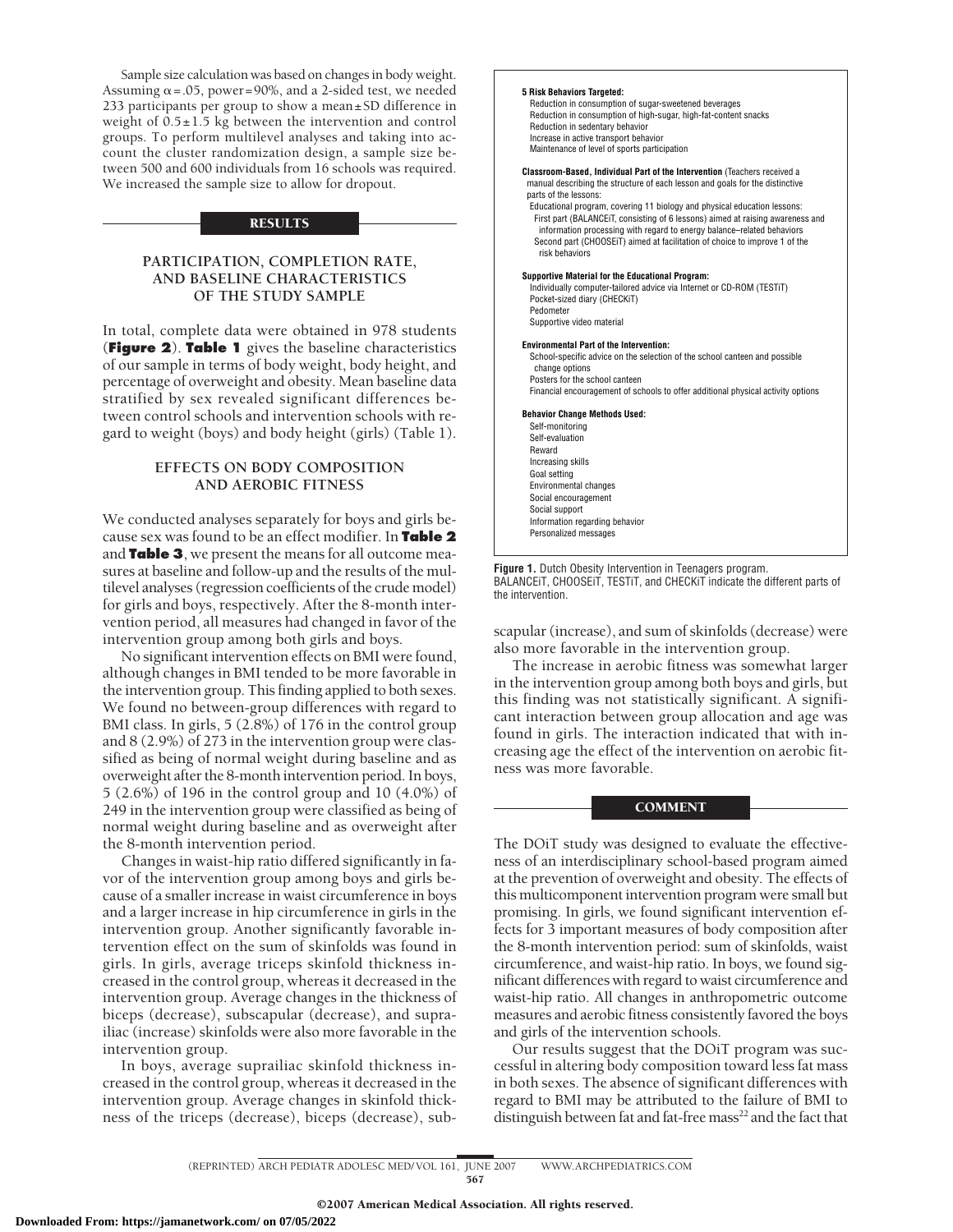

**Figure 2.** Flow of the participants through the trial.

| <b>Characteristic</b>           | Boys $(n = 517)$                         |                                     |                    | Girls ( $n = 536$ )                      |                                     |             |  |
|---------------------------------|------------------------------------------|-------------------------------------|--------------------|------------------------------------------|-------------------------------------|-------------|--|
|                                 | <b>Intervention Group</b><br>$(n = 278)$ | <b>Control Group</b><br>$(n = 214)$ | P<br><b>Valuet</b> | <b>Intervention Group</b><br>$(n = 322)$ | <b>Control Group</b><br>$(n = 239)$ | P<br>Valuet |  |
| Age, y                          | 12.72(0.47)                              | 12.83(0.51)                         | .09                | 12.61(0.44)                              | 12.69(0.51)                         | .23         |  |
| Body height, cm                 | 158.55 (8.20)                            | 159.62 (8.22)                       | .26                | 157.38 (7.58)                            | 158.80 (6.75)                       | .01         |  |
| Weight, kg                      | 45.93 (9.22)                             | 48.86 (9.99)                        | .00                | 47.27 (9.28)                             | 49.42 (10.62)                       | .10         |  |
| Overweight, No. $(\% )\ddagger$ | 26.0(9.4)                                | 40.0(16.7)                          | .08                | 43.0(13.4)                               | 31.0(14.5)                          | .56         |  |
| Obese, No. $(\% )\ddagger$      | 3.0(1.1)                                 | 3.0(1.3)                            |                    | 6.0(1.9)                                 | 7.0(3.3)                            |             |  |

\*Data are presented as mean (SD) unless otherwise indicated.

†Comparing intervention and control schools at baseline, using the Kolmogorov-Smirnov *z* test (age, body height, and weight) and the Pearson <sup>2</sup> test (percentage overweight/percentage obese).

‡Using cutoff values described by Cole et al.17

skinfold thickness is more sensitive to small changes in body composition. Our results are in line with the findings of Mcmurray et al,<sup>23</sup> who also found a significant intervention effect on skinfold thickness but no effect on BMI. Findings of the New Moves study<sup>24</sup> also illustrate a lack of effect on BMI after the 8-month intervention. The authors<sup>24</sup> emphasize the need for more sensitive measures than BMI for assessing small changes in body composition.

Our findings do not exactly correspond with those of Gortmaker et al,<sup>12</sup> who found a decrease in prevalence rates of obesity in girls after a school-based prevention program (ie, Planet Health). The discrepancy of the results between our study and that of Gortmaker and colleagues may be attributed to the difference with regard

to the outcome measures used to determine effectiveness. Gortmaker and colleagues used a composite indicator to define prevalence rates of obesity, consisting of BMI and triceps skinfold thickness. We did not find significant effects on the isolated measures of BMI and triceps skinfold thickness, although our results are in favor of the intervention group on both outcome measures. Furthermore, considerable differences exist concerning program duration and intensity. The Planet Health intervention<sup>12</sup> consisted of 32 lessons spread over 2 school years, whereas the DOiT program comprised 11 lessons spread over 1 school year.

Although waist circumference is considered to be an important risk factor for cardiovascular diseases and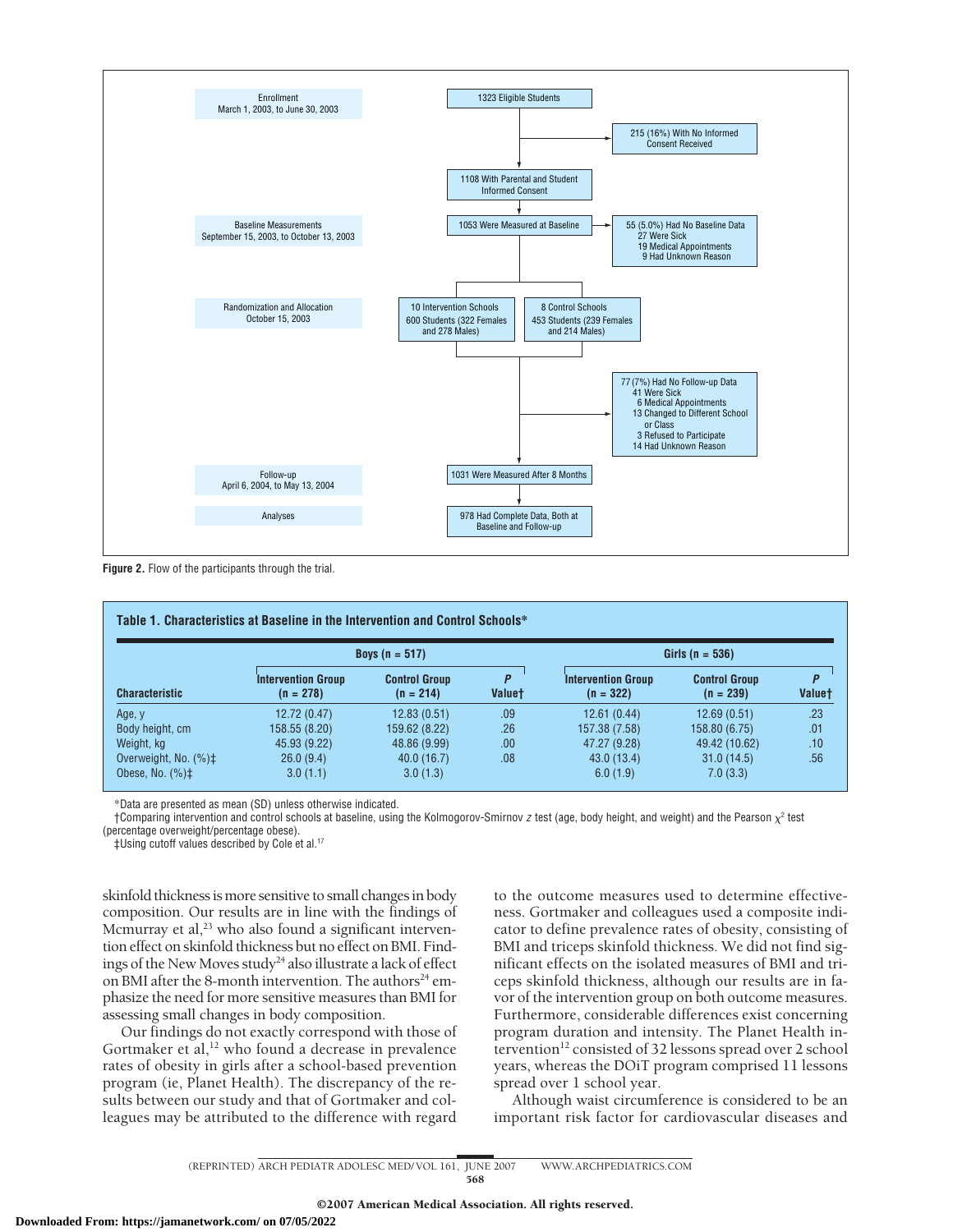# **Table 2. Anthropometric Characteristics and Physical Fitness in Girls at Baseline and After the 8-Month Intervention and Mean Difference in Change Between the Intervention and Control Schools\***

| <b>Variable</b>          | <b>Intervention Group</b> |               | <b>Control Group</b> |                 | <b>Difference in Change</b>                   |
|--------------------------|---------------------------|---------------|----------------------|-----------------|-----------------------------------------------|
|                          | <b>Baseline</b>           | 8 mo          | <b>Baseline</b>      | 8 <sub>mo</sub> | <b>Between Groups (95% CI)</b>                |
| Waist circumference, cm  | 65.73 (6.80)              | 67.05 (6.74)  | 67.23 (8.04)         | 68.80(8.01)     | $-0.34$ ( $-0.82$ to $0.15$ ) <sup>+</sup>    |
| Hip circumference, cm    | 84.12 (7.79)              | 87.28 (7.64)  | 85.26 (8.38)         | 88.05 (8.80)    | $0.52$ (0.07 to 0.98)                         |
| Waist-hip ratio          | 0.78(0.04)                | 0.77(0.04)    | 0.79(0.04)           | 0.78(0.04)      | $-0.009$ ( $-0.02$ to $-0.003$ ) <sup>+</sup> |
| Triceps skinfold, mm     | 14.54 (4.85)              | 14.42 (5.29)  | 14.78 (5.31)         | 14.87 (5.66)    | $-0.23$ ( $-0.71$ to 0.26) <sup>+</sup>       |
| Biceps skinfold, mm      | 8.87(3.66)                | 7.856(3.61)   | 9.14(4.14)           | 8.45(3.93)      | $-0.27$ (-0.71 to 0.18) <sup>+</sup>          |
| Subscapular skinfold, mm | 13.11 (7.29)              | 12.47 (7.07)  | 13.65(8.62)          | 12.66 (7.62)    | $-0.52$ ( $-1.17$ to $0.12$ ) <sup>+</sup>    |
| Suprailiac skinfold, mm  | 16.68(8.76)               | 18.25(10.13)  | 17.71 (10.32)        | 19.99 (11.14)   | $-1.02$ ( $-2.31$ to 0.28) <sup>+</sup>       |
| Sum of skinfolds, mm     | 53.14 (23.04)             | 53.19 (24.81) | 55.14 (27.05)        | 56.02 (26.84)   | $-2.31$ ( $-4.34$ to $-0.28$ ) <sup>+</sup>   |
| <b>BMI</b>               | 19.0(3.0)                 | 19.46 (3.05)  | 19.48(3.38)          | 20.00(3.47)     | $-0.05$ ( $-0.18$ to $0.08$ ) <sup>+</sup>    |
| Shuttle run test, laps   | 7.24(1.77)                | 7.65(1.93)    | 7.19(1.86)           | 7.44(1.83)      | $0.10$ (-0.44 to 0.64) <sup>+</sup>           |

Abbreviations: BMI, body mass index (calculated as weight in kilograms divided by the square of height in meters); CI, confidence interval. \*Data are presented as mean (SD).

†Changes in favor of the intervention group.

|                          | <b>Intervention Group</b> |               | <b>Control Group</b> |               |                                                               |  |
|--------------------------|---------------------------|---------------|----------------------|---------------|---------------------------------------------------------------|--|
| <b>Variable</b>          | <b>Baseline</b>           | 8 mo          | <b>Baseline</b>      | 8 mo          | <b>Difference in Change</b><br><b>Between Groups (95% CI)</b> |  |
| Waist circumference, cm  | 66.08 (7.03)              | 66.83 (6.79)  | 68.02 (7.50)         | 68.97 (7.17)  | $-0.57$ ( $-1.10$ to $0.05$ ) <sup>+</sup>                    |  |
| Hip circumference, cm    | 80.04 (6.97)              | 82.18 (7.18)  | 82.27 (7.35)         | 84.38 (7.32)  | $0.005$ (-0.52 to 0.53)                                       |  |
| Waist-hip ratio          | 0.82(0.04)                | 0.81(0.04)    | 0.83(0.04)           | 0.82(0.04)    | $-0.006$ ( $-0.01$ to $-0.000$ ) <sup>+</sup>                 |  |
| Triceps skinfold, mm     | 11.85(4.64)               | 11.13(4.87)   | 12.02(4.57)          | 11.61(4.81)   | $-0.28$ ( $-0.70$ to 0.13) <sup>+</sup>                       |  |
| Biceps skinfold, mm      | 6.53(3.08)                | 6.08(3.08)    | 6.75(3.23)           | 6.26(3.05)    | $-0.10$ ( $-0.38$ to 0.17) <sup>+</sup>                       |  |
| Subscapular skinfold, mm | 8.21(4.27)                | 8.36(5.11)    | 9.26(5.33)           | 9.41(5.84)    | $-0.22$ ( $-0.75$ to $0.31$ ) <sup>+</sup>                    |  |
| Suprailiac skinfold, mm  | 12.57(8.06)               | 12.44(8.43)   | 13.70 (8.46)         | 14.01 (9.34)  | $-0.25$ ( $-0.94$ to 0.44) <sup>+</sup>                       |  |
| Sum of skinfolds, mm     | 38.90 (18.53)             | 37.99 (20.53) | 41.54 (20.51)        | 41.16 (21.83) | $-0.98$ ( $-2.42$ to 0.45) <sup>+</sup>                       |  |
| <b>BMI</b>               | 18.16(2.64)               | 18.61(2.76)   | 19.05(2.86)          | 19.43 (2.92)  | $-0.02$ ( $-0.11$ to 0.16) <sup>+</sup>                       |  |
| Shuttle run test, laps   | 8.93(2.08)                | 9.33(2.03)    | 8.61(2.13)           | 9.0(2.23)     | $0.14$ (-0.18 to 0.46) <sup>†</sup>                           |  |

# **Table 3. Anthropometric Characteristics and Physical Fitness in Boys at Baseline and After the 8-Month Intervention and Mean Difference in Change Between the Intervention and Control Schools\***

Abbreviations: BMI, body mass index (calculated as weight in kilograms divided by the square of height in meters); CI, confidence interval. \*Data are presented as mean (SD).

†Changes in favor of the intervention group.

type 2 diabetes mellitus in adults<sup>25</sup> and adolescents,<sup>26</sup> to our knowledge no studies have evaluated the effectiveness of obesity prevention programs in adolescents on both waist and hip circumference. The DOiT program had significant beneficial effects on waist circumference in boys and hip circumference in girls. Data from several studies show that a larger hip circumference is a significant independent inverse risk factor for cardiovascular disease and diabetes in adults,<sup>27</sup> independent of BMI and waist circumference. These facts, combined with the results we found, suggest that the DOiT program has led to favorable changes in waist circumference (decrease in visceral fat accumulation) in boys and hip circumference (increase in muscle mass in the gluteal region) $^{28}$  in girls.

Our study comprised several strong elements. First, the study had a solid theoretical basis because we used the Intervention Mapping protocol<sup>20</sup> for the development of the intervention and for the selection of evidencebased intervention elements, such as the introduction of additional lessons in physical education, computer-

tailored individualized feedback, $29$  and simultaneous targeting of individual and environmental determinants of dietary and physical activity behavior.<sup>4</sup> Another strength of our study is that the intervention is easy to implement and sustain as a whole because it requires only existing school staff, has low implementation costs, and includes lessons that fit the existing biology and physical education curriculum of the schools. We restricted our sample to schools of the lowest educational level because in many Western countries an inverse relationship between educational level or socioeconomic status and prevalence of obesity has been observed.30 To our knowledge, this is the first school-based obesity prevention program that specifically targets this segment of the adolescent population. Finally, we achieved a high participation rate, ensuring good representation of the general population of students of secondary prevocational education in the Netherlands.

The effect sizes in the present study were relatively small compared with the size of the obesity problem, an apparent drawback that we share with other studies.<sup>31</sup>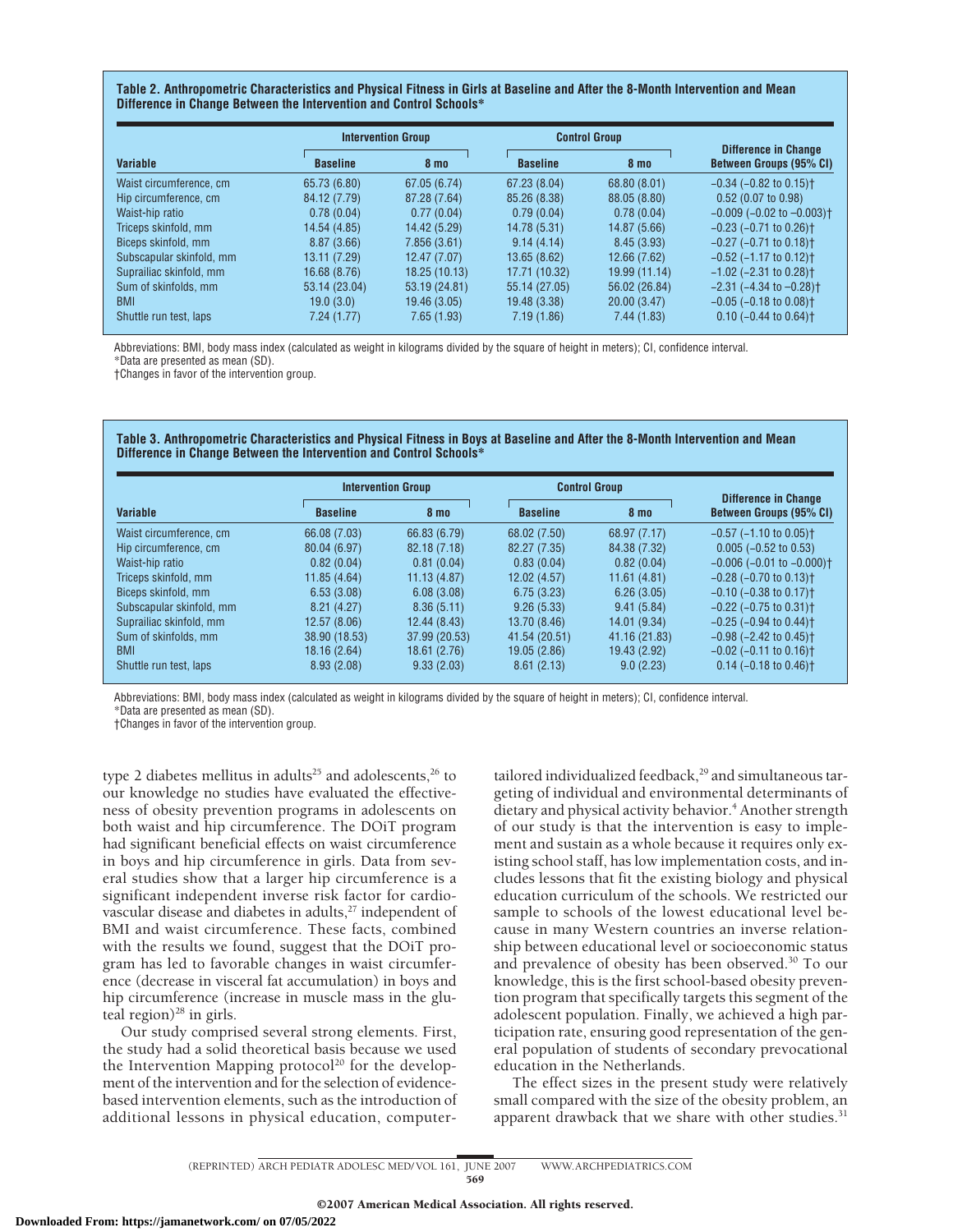However, in interpreting the results of the present study, one should bear in mind that the aim of our intervention was prevention rather than treatment of obesity. Currently, no evidence has indicated that the small effects we found can make a difference in the long term. Nevertheless, our results suggest that from the perspective of public health and prevention of excessive weight gain, the DOiT program has the potential to effect change in the right direction. Effective interventions aimed at preventing excessive weight gain in adolescence are vital but may affect health in the longer term only if such approaches are implemented on a broad scale with public and governmental involvement.

The lack of significant between-group differences regarding changes in aerobic fitness is disappointing given the results of several other obesity prevention studies that found positive intervention effects on (proxy) measures of aerobic fitness.13-15,23 Although the shuttle run test is probably the most widely used test to assess aerobic fitness among children and adolescents and its reliability and validity have been proved, $32$  it may be less suitable for the age group of our study population. Confidence in the validity of our shuttle run findings is limited by the observations during the measurements, postulating the influence of motivation and peer pressure on the performance of the shuttle run test.

The fact that our study population consisted exclusively of students from the lower educational levels of the Dutch school system restricts the generalization of our results to this section of the adolescent population. In addition, a selection bias cannot be excluded given that the repeated measurements combined with the moderate changes in the curricula were rather demanding for the participating schools.

In summary, the results of our study showed that wellplanned moderate physical activity and nutritional alterations to the school curricula may contribute to the prevention of excessive weight gain among adolescents. After an 8-month intervention period, sensitive measures of body composition, such as the sum of skinfolds and waist and hip circumference, significantly changed in favor of the intervention schools in both sexes. The DOiT study thus emphasizes the need for low-intensity population-wide studies.

# **Accepted for Publication:** January 4, 2007.

**Correspondence:** Marijke Jeannette Maidy Chin A Paw, PhD, EMGO Institute, Department of Public and Occupational Health, VU University Medical Center, van der Boechorststraat 7, 1081 BT Amsterdam, the Netherlands (m.chinapaw@vumc.nl).

**Author Contributions:** Ms Singh had full access to all the data in the study and takes responsibility for the integrity of the data and the accuracy of the data analysis. *Study concept and design:* Singh, Chin A Paw, Brug, and van Mechelen. *Acquisition of data:* Singh. *Analysis and interpretation of data:* Singh, Chin A Paw, Brug, and van Mechelen. *Drafting of the manuscript:* Singh and Chin A Paw. *Critical revision of the manuscript for important intellectual content*: Singh, Chin A Paw, Brug, and van Mechelen. *Statistical analysis:* Singh and Chin A Paw. *Obtained funding:* Chin A Paw, Brug, and van Mechelen. *Administrative, technical, and material support:* Singh. *Study supervision:* Chin A Paw, Brug, and van Mechelen. **Financial Disclosure:** None reported.

**Funding/Support:** This study is part of Netherlands Research Programme Weight Gain Prevention and is funded by grant 2000Z003 from the Netherlands Heart Foundation and by the Dutch Ministry of Health, Welfare, and Sports and the Royal Association of Teachers of Physical Education.

**Role of the Sponsor:** None of the funders had input into protocol development, data collection, or analyses or interpretation.

**Acknowledgment:** We thank the students and the staff of the schools for their participation in the trial and their support. We also thank our research assistant, Judith van Leeuwen, MSc, for her help and enthusiasm during the data collection phase.

## **REFERENCES**

- 1. British Medical AssociationBoard of Science. Preventing childhood obesity. 2005. http://www.bma.org.uk/ap.nsf/AttachmentsByTitle/PDFchildhoodobesity/\$FILE /PreventingObesityfinal.pdf. Accessed April 18, 2006.
- 2. World Health Organization. *Obesity: Preventing and Managing the Global Epidemic, Report of a WHO Consultation, Geneva, 3-5 Jun 1997.* Geneva, Switzerland: World Health Organization: 1998. WHO Technical Report Series 894.
- 3. ILSI Europe Overweight and Obesity in Children Task Force. *Overweight and Obesity in European Children and Adolescents (1-57881-103-1).* Brussels, Belgium: ILSI Press; 2002:1-8.
- 4. Kremers SP, Visscher TL, Brug J, et al. Netherlands research programme weight gain prevention (NHF-NRG): rationale, objectives and strategies. *Eur J Clin Nutr*. 2005;59:498-507.
- 5. Swinburn B, Egger G, Raza F. Dissecting obesogenic environments: the development and application of a framework for identifying and prioritizing environmental interventions for obesity. *Prev Med*. 1999;29:563-570.
- 6. Flodmark CE, Marcus C, Britton M. Interventions to prevent obesity in children and adolescents: a systematic literature review. *Int J Obes (Lond)*. 2006;30:579-589.
- 7. Seidell JC. The current epidemic of obesity. In: Bouchard C, ed. *Physical Activity and Obesity.* Champaign, Ill: Human Kinetics; 2000.
- 8. Serdula MK, Ivery D, Coates RJ, Freedman DS, Williamson DF, Byers T. Do obese children become obese adults? a review of the literature. *Prev Med*. 1993;22: 167-177.
- 9. Must A, Spadano J, Coakley EH, Field AE, Colditz G, Dietz WH. The disease burden associated with overweight and obesity. *JAMA*. 1999;282:1523-1529.
- 10. Frenn M, Malin S, Bansal NK. Stage-based interventions for low-fat diet with middle school students. *J Pediatr Nurs*. 2003;18:36-45.
- 11. Parsons TJ, Power C, Logan S, Summerbell CD. Childhood predictors of adult obesity: a systematic review. *Int J Obes Relat Metab Disord*. 1999;23(suppl 8): S1-S107.
- 12. Gortmaker SL, Peterson K, Wiecha J, et al. Reducing obesity via a school-based interdisciplinary intervention among youth: Planet Health. *Arch Pediatr Adolesc Med*. 1999;153:409-418.
- 13. Flores R. Dance for health: improving fitness in African American and Hispanic adolescents. *Public Health Rep*. 1995;110:189-193.
- 14. Killen JD, Robinson TN, Telch MJ, et al. The Stanford Adolescent Heart Health Program. *Health Educ Q*. 1989;16:263-283.
- 15. Tell GS, Vellar OL. Noncommunicable disease risk factor intervention in Norwegian adolescents: the Oslo Youth Study. In: Hetzel B, Berenson GS, eds. *Cardiovascular Risk Factors in Childhood: Epidemiology and Prevention.* Amsterdam, the Netherlands: Elsevier Science Publishers BV; 1987:203-217.
- 16. Campbell K, Waters E, O'Meara S, Kelly S, Summerbell C. Interventions for preventing obesity in children. *Cochrane Database Syst Rev*. 2002;2:CD001871.
- 17. Cole TJ, Bellizzi MC, Flegal KM, Dietz WH. Establishing a standard definition for child overweight and obesity worldwide: international survey. *BMJ*. 2000;320: 1240-1243.
- 18. Durnin JV, Rahaman MM. The assessment of the amount of fat in the human body from measurements of skinfold thickness. *Br J Nutr*. 1967;21:681-689.
- 19. Léger LA, Mercier D, Gadoury C, Lambert J. The multistage 20 metre shuttle run test for aerobic fitness. *J Sports Sci*. 1988;6:93-101.
- 20. Bartholomew LK, Parcel GS, Kok G, Gottlieb NH. *Intervention Mapping: Design-*

(REPRINTED) ARCH PEDIATR ADOLESC MED/ VOL 161, JUNE 2007 WWW.ARCHPEDIATRICS.COM 570